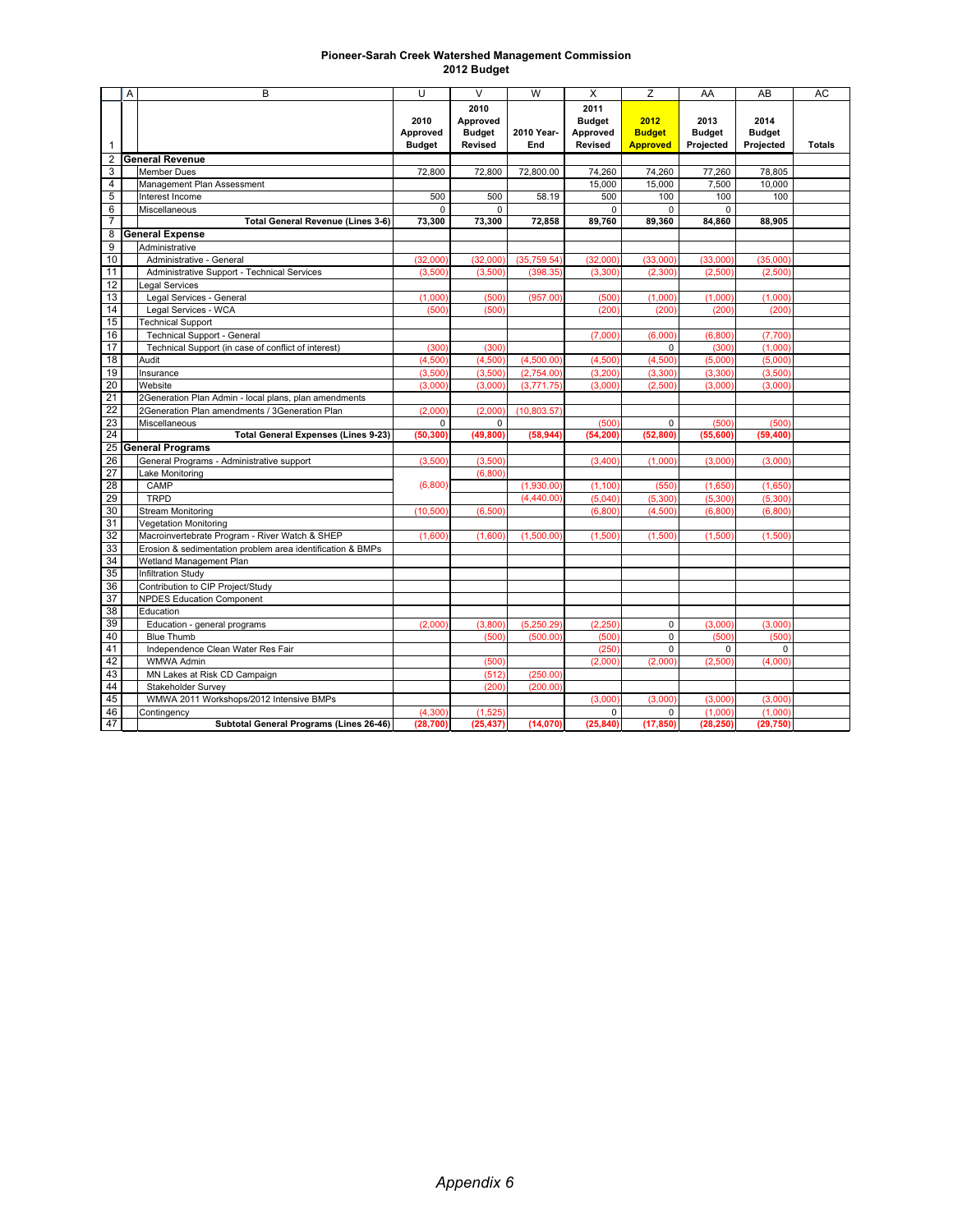| <b>Pioneer-Sarah Creek Watershed Management Commission</b> |
|------------------------------------------------------------|
| 2012 Budget                                                |

| 2010<br>2011<br>2012<br>2010<br>Approved<br><b>Budget</b><br>2013<br>2014<br><b>Budget</b><br>Approved<br>2010 Year-<br>Approved<br><b>Budget</b><br><b>Budget</b><br><b>Budget</b><br><b>Budget</b><br><b>Revised</b><br><b>Revised</b><br><b>Approved</b><br>Projected<br>Projected<br><b>Totals</b><br>End<br>$\mathbf{1}$<br><b>Project Reviews</b><br>48<br>49<br>5,000.00<br><b>Project Review Fees</b><br>10,000<br>10,000<br>8,000<br>8,000<br>10,000<br>11,000<br>50<br>Project Reviews - HCES<br>(13,000)<br>(13,000)<br>(8,000.00)<br>(8,000)<br>(9,000)<br>(10,000)<br>(11,000)<br>51<br>Project Reviews - Admin Support<br>(1,500)<br>(1,000)<br>(1,500)<br>52<br><b>Policy Enforcement Fees</b><br>53<br><b>Policy Enforcement</b><br>54<br>Developers' Guidelines<br>55<br>Subtotal Project Reviews (Lines 49-54)<br>(3,000)<br>(3,000)<br>$\mathbf 0$<br>(2,000)<br>(1,500)<br>(1,500)<br>(3,000)<br>56 Wetland Conservation Act (WCA)<br>57<br>WCA Fees (including TEP fees)<br>4,000<br>4,000<br>0.00<br>3,000<br>1.000<br>3,000<br>3,000<br>58<br><b>WCA Review - HCES</b><br>(5,000)<br>(2,000)<br>(3,000)<br>(3,000)<br>(5,000)<br>(266.00)<br>(3,000)<br>59<br>WCA - Admin/Legal Support<br>(1,000)<br>(1,000)<br>(1,000)<br>60<br><b>WCA Expense - TEP</b><br>61<br><b>WCA - TEP Consultant</b><br>62<br>Subtotal WCA (Lines 57-61)<br>(266)<br>(1,000)<br>(1,000)<br>$\mathbf 0$<br>(2,000)<br>(1,000)<br>0<br>TOTAL GEN EXP, PROGRAMS, PROJ REVIEWS, WCA (Lines<br>63 7,24,47,55,62)<br>(9,700)<br>(5,937)<br>(3, 422)<br>9,720<br>14,710<br>(1,490)<br>(1,745)<br>TMDLs AND IMPLEMENTATION PLANS<br>64<br>65<br>Lake Independence<br>66<br>Lake Independence TMDL / Implementation Plan Phase II (Revenue)<br>67<br>Lake Independence TMDL / Implementation Plan Phase II (Expense)<br>68<br>Lake Independence TMDL - nutrient mgmt - onsite assessments<br>Lake Independence CWLA - nutrient mgmt<br>69<br>70<br>Lake Independence CWLA - nutrient mgmt<br>71<br>Lake Independence CWLA - nutrient mgmt - HCES/Admin<br>(53.35)<br>72<br>Manure Management - Three Rivers Park District - 2006 Agreement<br>13,993<br>42,993<br>22,000<br>7,000<br>73<br>Manure Management - Three Rivers Park District<br>$\mathbf{0}$<br>74<br>Wetland, Lake, Stream Buffer Standards/Implementation<br>(2,000)<br>(6,000)<br>(5,000)<br>(2,000)<br>(2,000)<br>75<br>Model ordinance for ag practices<br>(5,000)<br>(5,000)<br>(5,000)<br>76<br>Contribution to CIP Project<br>(5,000)<br>(5.000)<br>(5.000)<br>(15.000)<br>77<br><b>BMP Projects</b><br>(10,000)<br>(6,993)<br>(16, 993)<br>78<br>ake Independence MEP Grant<br>79<br>Lake Independence MEP Grant<br>80<br>Loretto Wetland<br>81<br>Monitor Loretto WWTF outfalls<br>82<br>Subtotal Lake Independence (Lines 66-81)<br>(53)<br>$\overline{0}$<br>$\overline{\mathbf{0}}$<br>$\overline{0}$<br>$\overline{\mathbf{0}}$<br>(10,000)<br>0<br>$\mathbf{0}$<br>83<br>Lake Sarah<br>84<br>Lake Sarah Project (1990 Grant) - lake level monitoring<br>(2, 118.29)<br>85<br>Water Control Project - Lake Sarah - TRPD ending 12/07<br>86<br>Lake Sarah TMDL - NRICH<br>10,000.00<br>10,000<br>87<br>Lake Sarah TMDL - NRICH<br>88<br>Lake Sarah TMDL - Implementation Plan<br>89<br>Lake Sarah TMDL - Implementation Plan<br>90<br><b>Staff Support</b><br>91<br>Vegetation Plan<br>92<br>Maintain Stormwater Basins on Loretto Creek<br>0<br>0<br>0 |    | A | B                                 | U | $\vee$ | W     | X | Z | AA | AB | AC |
|----------------------------------------------------------------------------------------------------------------------------------------------------------------------------------------------------------------------------------------------------------------------------------------------------------------------------------------------------------------------------------------------------------------------------------------------------------------------------------------------------------------------------------------------------------------------------------------------------------------------------------------------------------------------------------------------------------------------------------------------------------------------------------------------------------------------------------------------------------------------------------------------------------------------------------------------------------------------------------------------------------------------------------------------------------------------------------------------------------------------------------------------------------------------------------------------------------------------------------------------------------------------------------------------------------------------------------------------------------------------------------------------------------------------------------------------------------------------------------------------------------------------------------------------------------------------------------------------------------------------------------------------------------------------------------------------------------------------------------------------------------------------------------------------------------------------------------------------------------------------------------------------------------------------------------------------------------------------------------------------------------------------------------------------------------------------------------------------------------------------------------------------------------------------------------------------------------------------------------------------------------------------------------------------------------------------------------------------------------------------------------------------------------------------------------------------------------------------------------------------------------------------------------------------------------------------------------------------------------------------------------------------------------------------------------------------------------------------------------------------------------------------------------------------------------------------------------------------------------------------------------------------------------------------------------------------------------------------------------------------------------------------------------------------------------------------------------------------------------------------------------------------------------------------------------------------------------------------------------------------------------------------------------------------------------------------------------------------------------------------------------------------------------------------------|----|---|-----------------------------------|---|--------|-------|---|---|----|----|----|
|                                                                                                                                                                                                                                                                                                                                                                                                                                                                                                                                                                                                                                                                                                                                                                                                                                                                                                                                                                                                                                                                                                                                                                                                                                                                                                                                                                                                                                                                                                                                                                                                                                                                                                                                                                                                                                                                                                                                                                                                                                                                                                                                                                                                                                                                                                                                                                                                                                                                                                                                                                                                                                                                                                                                                                                                                                                                                                                                                                                                                                                                                                                                                                                                                                                                                                                                                                                                                            |    |   |                                   |   |        |       |   |   |    |    |    |
|                                                                                                                                                                                                                                                                                                                                                                                                                                                                                                                                                                                                                                                                                                                                                                                                                                                                                                                                                                                                                                                                                                                                                                                                                                                                                                                                                                                                                                                                                                                                                                                                                                                                                                                                                                                                                                                                                                                                                                                                                                                                                                                                                                                                                                                                                                                                                                                                                                                                                                                                                                                                                                                                                                                                                                                                                                                                                                                                                                                                                                                                                                                                                                                                                                                                                                                                                                                                                            |    |   |                                   |   |        |       |   |   |    |    |    |
|                                                                                                                                                                                                                                                                                                                                                                                                                                                                                                                                                                                                                                                                                                                                                                                                                                                                                                                                                                                                                                                                                                                                                                                                                                                                                                                                                                                                                                                                                                                                                                                                                                                                                                                                                                                                                                                                                                                                                                                                                                                                                                                                                                                                                                                                                                                                                                                                                                                                                                                                                                                                                                                                                                                                                                                                                                                                                                                                                                                                                                                                                                                                                                                                                                                                                                                                                                                                                            |    |   |                                   |   |        |       |   |   |    |    |    |
|                                                                                                                                                                                                                                                                                                                                                                                                                                                                                                                                                                                                                                                                                                                                                                                                                                                                                                                                                                                                                                                                                                                                                                                                                                                                                                                                                                                                                                                                                                                                                                                                                                                                                                                                                                                                                                                                                                                                                                                                                                                                                                                                                                                                                                                                                                                                                                                                                                                                                                                                                                                                                                                                                                                                                                                                                                                                                                                                                                                                                                                                                                                                                                                                                                                                                                                                                                                                                            |    |   |                                   |   |        |       |   |   |    |    |    |
|                                                                                                                                                                                                                                                                                                                                                                                                                                                                                                                                                                                                                                                                                                                                                                                                                                                                                                                                                                                                                                                                                                                                                                                                                                                                                                                                                                                                                                                                                                                                                                                                                                                                                                                                                                                                                                                                                                                                                                                                                                                                                                                                                                                                                                                                                                                                                                                                                                                                                                                                                                                                                                                                                                                                                                                                                                                                                                                                                                                                                                                                                                                                                                                                                                                                                                                                                                                                                            |    |   |                                   |   |        |       |   |   |    |    |    |
|                                                                                                                                                                                                                                                                                                                                                                                                                                                                                                                                                                                                                                                                                                                                                                                                                                                                                                                                                                                                                                                                                                                                                                                                                                                                                                                                                                                                                                                                                                                                                                                                                                                                                                                                                                                                                                                                                                                                                                                                                                                                                                                                                                                                                                                                                                                                                                                                                                                                                                                                                                                                                                                                                                                                                                                                                                                                                                                                                                                                                                                                                                                                                                                                                                                                                                                                                                                                                            |    |   |                                   |   |        |       |   |   |    |    |    |
|                                                                                                                                                                                                                                                                                                                                                                                                                                                                                                                                                                                                                                                                                                                                                                                                                                                                                                                                                                                                                                                                                                                                                                                                                                                                                                                                                                                                                                                                                                                                                                                                                                                                                                                                                                                                                                                                                                                                                                                                                                                                                                                                                                                                                                                                                                                                                                                                                                                                                                                                                                                                                                                                                                                                                                                                                                                                                                                                                                                                                                                                                                                                                                                                                                                                                                                                                                                                                            |    |   |                                   |   |        |       |   |   |    |    |    |
|                                                                                                                                                                                                                                                                                                                                                                                                                                                                                                                                                                                                                                                                                                                                                                                                                                                                                                                                                                                                                                                                                                                                                                                                                                                                                                                                                                                                                                                                                                                                                                                                                                                                                                                                                                                                                                                                                                                                                                                                                                                                                                                                                                                                                                                                                                                                                                                                                                                                                                                                                                                                                                                                                                                                                                                                                                                                                                                                                                                                                                                                                                                                                                                                                                                                                                                                                                                                                            |    |   |                                   |   |        |       |   |   |    |    |    |
|                                                                                                                                                                                                                                                                                                                                                                                                                                                                                                                                                                                                                                                                                                                                                                                                                                                                                                                                                                                                                                                                                                                                                                                                                                                                                                                                                                                                                                                                                                                                                                                                                                                                                                                                                                                                                                                                                                                                                                                                                                                                                                                                                                                                                                                                                                                                                                                                                                                                                                                                                                                                                                                                                                                                                                                                                                                                                                                                                                                                                                                                                                                                                                                                                                                                                                                                                                                                                            |    |   |                                   |   |        |       |   |   |    |    |    |
|                                                                                                                                                                                                                                                                                                                                                                                                                                                                                                                                                                                                                                                                                                                                                                                                                                                                                                                                                                                                                                                                                                                                                                                                                                                                                                                                                                                                                                                                                                                                                                                                                                                                                                                                                                                                                                                                                                                                                                                                                                                                                                                                                                                                                                                                                                                                                                                                                                                                                                                                                                                                                                                                                                                                                                                                                                                                                                                                                                                                                                                                                                                                                                                                                                                                                                                                                                                                                            |    |   |                                   |   |        |       |   |   |    |    |    |
|                                                                                                                                                                                                                                                                                                                                                                                                                                                                                                                                                                                                                                                                                                                                                                                                                                                                                                                                                                                                                                                                                                                                                                                                                                                                                                                                                                                                                                                                                                                                                                                                                                                                                                                                                                                                                                                                                                                                                                                                                                                                                                                                                                                                                                                                                                                                                                                                                                                                                                                                                                                                                                                                                                                                                                                                                                                                                                                                                                                                                                                                                                                                                                                                                                                                                                                                                                                                                            |    |   |                                   |   |        |       |   |   |    |    |    |
|                                                                                                                                                                                                                                                                                                                                                                                                                                                                                                                                                                                                                                                                                                                                                                                                                                                                                                                                                                                                                                                                                                                                                                                                                                                                                                                                                                                                                                                                                                                                                                                                                                                                                                                                                                                                                                                                                                                                                                                                                                                                                                                                                                                                                                                                                                                                                                                                                                                                                                                                                                                                                                                                                                                                                                                                                                                                                                                                                                                                                                                                                                                                                                                                                                                                                                                                                                                                                            |    |   |                                   |   |        |       |   |   |    |    |    |
|                                                                                                                                                                                                                                                                                                                                                                                                                                                                                                                                                                                                                                                                                                                                                                                                                                                                                                                                                                                                                                                                                                                                                                                                                                                                                                                                                                                                                                                                                                                                                                                                                                                                                                                                                                                                                                                                                                                                                                                                                                                                                                                                                                                                                                                                                                                                                                                                                                                                                                                                                                                                                                                                                                                                                                                                                                                                                                                                                                                                                                                                                                                                                                                                                                                                                                                                                                                                                            |    |   |                                   |   |        |       |   |   |    |    |    |
|                                                                                                                                                                                                                                                                                                                                                                                                                                                                                                                                                                                                                                                                                                                                                                                                                                                                                                                                                                                                                                                                                                                                                                                                                                                                                                                                                                                                                                                                                                                                                                                                                                                                                                                                                                                                                                                                                                                                                                                                                                                                                                                                                                                                                                                                                                                                                                                                                                                                                                                                                                                                                                                                                                                                                                                                                                                                                                                                                                                                                                                                                                                                                                                                                                                                                                                                                                                                                            |    |   |                                   |   |        |       |   |   |    |    |    |
|                                                                                                                                                                                                                                                                                                                                                                                                                                                                                                                                                                                                                                                                                                                                                                                                                                                                                                                                                                                                                                                                                                                                                                                                                                                                                                                                                                                                                                                                                                                                                                                                                                                                                                                                                                                                                                                                                                                                                                                                                                                                                                                                                                                                                                                                                                                                                                                                                                                                                                                                                                                                                                                                                                                                                                                                                                                                                                                                                                                                                                                                                                                                                                                                                                                                                                                                                                                                                            |    |   |                                   |   |        |       |   |   |    |    |    |
|                                                                                                                                                                                                                                                                                                                                                                                                                                                                                                                                                                                                                                                                                                                                                                                                                                                                                                                                                                                                                                                                                                                                                                                                                                                                                                                                                                                                                                                                                                                                                                                                                                                                                                                                                                                                                                                                                                                                                                                                                                                                                                                                                                                                                                                                                                                                                                                                                                                                                                                                                                                                                                                                                                                                                                                                                                                                                                                                                                                                                                                                                                                                                                                                                                                                                                                                                                                                                            |    |   |                                   |   |        |       |   |   |    |    |    |
|                                                                                                                                                                                                                                                                                                                                                                                                                                                                                                                                                                                                                                                                                                                                                                                                                                                                                                                                                                                                                                                                                                                                                                                                                                                                                                                                                                                                                                                                                                                                                                                                                                                                                                                                                                                                                                                                                                                                                                                                                                                                                                                                                                                                                                                                                                                                                                                                                                                                                                                                                                                                                                                                                                                                                                                                                                                                                                                                                                                                                                                                                                                                                                                                                                                                                                                                                                                                                            |    |   |                                   |   |        |       |   |   |    |    |    |
|                                                                                                                                                                                                                                                                                                                                                                                                                                                                                                                                                                                                                                                                                                                                                                                                                                                                                                                                                                                                                                                                                                                                                                                                                                                                                                                                                                                                                                                                                                                                                                                                                                                                                                                                                                                                                                                                                                                                                                                                                                                                                                                                                                                                                                                                                                                                                                                                                                                                                                                                                                                                                                                                                                                                                                                                                                                                                                                                                                                                                                                                                                                                                                                                                                                                                                                                                                                                                            |    |   |                                   |   |        |       |   |   |    |    |    |
|                                                                                                                                                                                                                                                                                                                                                                                                                                                                                                                                                                                                                                                                                                                                                                                                                                                                                                                                                                                                                                                                                                                                                                                                                                                                                                                                                                                                                                                                                                                                                                                                                                                                                                                                                                                                                                                                                                                                                                                                                                                                                                                                                                                                                                                                                                                                                                                                                                                                                                                                                                                                                                                                                                                                                                                                                                                                                                                                                                                                                                                                                                                                                                                                                                                                                                                                                                                                                            |    |   |                                   |   |        |       |   |   |    |    |    |
|                                                                                                                                                                                                                                                                                                                                                                                                                                                                                                                                                                                                                                                                                                                                                                                                                                                                                                                                                                                                                                                                                                                                                                                                                                                                                                                                                                                                                                                                                                                                                                                                                                                                                                                                                                                                                                                                                                                                                                                                                                                                                                                                                                                                                                                                                                                                                                                                                                                                                                                                                                                                                                                                                                                                                                                                                                                                                                                                                                                                                                                                                                                                                                                                                                                                                                                                                                                                                            |    |   |                                   |   |        |       |   |   |    |    |    |
|                                                                                                                                                                                                                                                                                                                                                                                                                                                                                                                                                                                                                                                                                                                                                                                                                                                                                                                                                                                                                                                                                                                                                                                                                                                                                                                                                                                                                                                                                                                                                                                                                                                                                                                                                                                                                                                                                                                                                                                                                                                                                                                                                                                                                                                                                                                                                                                                                                                                                                                                                                                                                                                                                                                                                                                                                                                                                                                                                                                                                                                                                                                                                                                                                                                                                                                                                                                                                            |    |   |                                   |   |        |       |   |   |    |    |    |
|                                                                                                                                                                                                                                                                                                                                                                                                                                                                                                                                                                                                                                                                                                                                                                                                                                                                                                                                                                                                                                                                                                                                                                                                                                                                                                                                                                                                                                                                                                                                                                                                                                                                                                                                                                                                                                                                                                                                                                                                                                                                                                                                                                                                                                                                                                                                                                                                                                                                                                                                                                                                                                                                                                                                                                                                                                                                                                                                                                                                                                                                                                                                                                                                                                                                                                                                                                                                                            |    |   |                                   |   |        |       |   |   |    |    |    |
|                                                                                                                                                                                                                                                                                                                                                                                                                                                                                                                                                                                                                                                                                                                                                                                                                                                                                                                                                                                                                                                                                                                                                                                                                                                                                                                                                                                                                                                                                                                                                                                                                                                                                                                                                                                                                                                                                                                                                                                                                                                                                                                                                                                                                                                                                                                                                                                                                                                                                                                                                                                                                                                                                                                                                                                                                                                                                                                                                                                                                                                                                                                                                                                                                                                                                                                                                                                                                            |    |   |                                   |   |        |       |   |   |    |    |    |
|                                                                                                                                                                                                                                                                                                                                                                                                                                                                                                                                                                                                                                                                                                                                                                                                                                                                                                                                                                                                                                                                                                                                                                                                                                                                                                                                                                                                                                                                                                                                                                                                                                                                                                                                                                                                                                                                                                                                                                                                                                                                                                                                                                                                                                                                                                                                                                                                                                                                                                                                                                                                                                                                                                                                                                                                                                                                                                                                                                                                                                                                                                                                                                                                                                                                                                                                                                                                                            |    |   |                                   |   |        |       |   |   |    |    |    |
|                                                                                                                                                                                                                                                                                                                                                                                                                                                                                                                                                                                                                                                                                                                                                                                                                                                                                                                                                                                                                                                                                                                                                                                                                                                                                                                                                                                                                                                                                                                                                                                                                                                                                                                                                                                                                                                                                                                                                                                                                                                                                                                                                                                                                                                                                                                                                                                                                                                                                                                                                                                                                                                                                                                                                                                                                                                                                                                                                                                                                                                                                                                                                                                                                                                                                                                                                                                                                            |    |   |                                   |   |        |       |   |   |    |    |    |
|                                                                                                                                                                                                                                                                                                                                                                                                                                                                                                                                                                                                                                                                                                                                                                                                                                                                                                                                                                                                                                                                                                                                                                                                                                                                                                                                                                                                                                                                                                                                                                                                                                                                                                                                                                                                                                                                                                                                                                                                                                                                                                                                                                                                                                                                                                                                                                                                                                                                                                                                                                                                                                                                                                                                                                                                                                                                                                                                                                                                                                                                                                                                                                                                                                                                                                                                                                                                                            |    |   |                                   |   |        |       |   |   |    |    |    |
|                                                                                                                                                                                                                                                                                                                                                                                                                                                                                                                                                                                                                                                                                                                                                                                                                                                                                                                                                                                                                                                                                                                                                                                                                                                                                                                                                                                                                                                                                                                                                                                                                                                                                                                                                                                                                                                                                                                                                                                                                                                                                                                                                                                                                                                                                                                                                                                                                                                                                                                                                                                                                                                                                                                                                                                                                                                                                                                                                                                                                                                                                                                                                                                                                                                                                                                                                                                                                            |    |   |                                   |   |        |       |   |   |    |    |    |
|                                                                                                                                                                                                                                                                                                                                                                                                                                                                                                                                                                                                                                                                                                                                                                                                                                                                                                                                                                                                                                                                                                                                                                                                                                                                                                                                                                                                                                                                                                                                                                                                                                                                                                                                                                                                                                                                                                                                                                                                                                                                                                                                                                                                                                                                                                                                                                                                                                                                                                                                                                                                                                                                                                                                                                                                                                                                                                                                                                                                                                                                                                                                                                                                                                                                                                                                                                                                                            |    |   |                                   |   |        |       |   |   |    |    |    |
|                                                                                                                                                                                                                                                                                                                                                                                                                                                                                                                                                                                                                                                                                                                                                                                                                                                                                                                                                                                                                                                                                                                                                                                                                                                                                                                                                                                                                                                                                                                                                                                                                                                                                                                                                                                                                                                                                                                                                                                                                                                                                                                                                                                                                                                                                                                                                                                                                                                                                                                                                                                                                                                                                                                                                                                                                                                                                                                                                                                                                                                                                                                                                                                                                                                                                                                                                                                                                            |    |   |                                   |   |        |       |   |   |    |    |    |
|                                                                                                                                                                                                                                                                                                                                                                                                                                                                                                                                                                                                                                                                                                                                                                                                                                                                                                                                                                                                                                                                                                                                                                                                                                                                                                                                                                                                                                                                                                                                                                                                                                                                                                                                                                                                                                                                                                                                                                                                                                                                                                                                                                                                                                                                                                                                                                                                                                                                                                                                                                                                                                                                                                                                                                                                                                                                                                                                                                                                                                                                                                                                                                                                                                                                                                                                                                                                                            |    |   |                                   |   |        |       |   |   |    |    |    |
|                                                                                                                                                                                                                                                                                                                                                                                                                                                                                                                                                                                                                                                                                                                                                                                                                                                                                                                                                                                                                                                                                                                                                                                                                                                                                                                                                                                                                                                                                                                                                                                                                                                                                                                                                                                                                                                                                                                                                                                                                                                                                                                                                                                                                                                                                                                                                                                                                                                                                                                                                                                                                                                                                                                                                                                                                                                                                                                                                                                                                                                                                                                                                                                                                                                                                                                                                                                                                            |    |   |                                   |   |        |       |   |   |    |    |    |
|                                                                                                                                                                                                                                                                                                                                                                                                                                                                                                                                                                                                                                                                                                                                                                                                                                                                                                                                                                                                                                                                                                                                                                                                                                                                                                                                                                                                                                                                                                                                                                                                                                                                                                                                                                                                                                                                                                                                                                                                                                                                                                                                                                                                                                                                                                                                                                                                                                                                                                                                                                                                                                                                                                                                                                                                                                                                                                                                                                                                                                                                                                                                                                                                                                                                                                                                                                                                                            |    |   |                                   |   |        |       |   |   |    |    |    |
|                                                                                                                                                                                                                                                                                                                                                                                                                                                                                                                                                                                                                                                                                                                                                                                                                                                                                                                                                                                                                                                                                                                                                                                                                                                                                                                                                                                                                                                                                                                                                                                                                                                                                                                                                                                                                                                                                                                                                                                                                                                                                                                                                                                                                                                                                                                                                                                                                                                                                                                                                                                                                                                                                                                                                                                                                                                                                                                                                                                                                                                                                                                                                                                                                                                                                                                                                                                                                            |    |   |                                   |   |        |       |   |   |    |    |    |
|                                                                                                                                                                                                                                                                                                                                                                                                                                                                                                                                                                                                                                                                                                                                                                                                                                                                                                                                                                                                                                                                                                                                                                                                                                                                                                                                                                                                                                                                                                                                                                                                                                                                                                                                                                                                                                                                                                                                                                                                                                                                                                                                                                                                                                                                                                                                                                                                                                                                                                                                                                                                                                                                                                                                                                                                                                                                                                                                                                                                                                                                                                                                                                                                                                                                                                                                                                                                                            |    |   |                                   |   |        |       |   |   |    |    |    |
|                                                                                                                                                                                                                                                                                                                                                                                                                                                                                                                                                                                                                                                                                                                                                                                                                                                                                                                                                                                                                                                                                                                                                                                                                                                                                                                                                                                                                                                                                                                                                                                                                                                                                                                                                                                                                                                                                                                                                                                                                                                                                                                                                                                                                                                                                                                                                                                                                                                                                                                                                                                                                                                                                                                                                                                                                                                                                                                                                                                                                                                                                                                                                                                                                                                                                                                                                                                                                            |    |   |                                   |   |        |       |   |   |    |    |    |
|                                                                                                                                                                                                                                                                                                                                                                                                                                                                                                                                                                                                                                                                                                                                                                                                                                                                                                                                                                                                                                                                                                                                                                                                                                                                                                                                                                                                                                                                                                                                                                                                                                                                                                                                                                                                                                                                                                                                                                                                                                                                                                                                                                                                                                                                                                                                                                                                                                                                                                                                                                                                                                                                                                                                                                                                                                                                                                                                                                                                                                                                                                                                                                                                                                                                                                                                                                                                                            |    |   |                                   |   |        |       |   |   |    |    |    |
|                                                                                                                                                                                                                                                                                                                                                                                                                                                                                                                                                                                                                                                                                                                                                                                                                                                                                                                                                                                                                                                                                                                                                                                                                                                                                                                                                                                                                                                                                                                                                                                                                                                                                                                                                                                                                                                                                                                                                                                                                                                                                                                                                                                                                                                                                                                                                                                                                                                                                                                                                                                                                                                                                                                                                                                                                                                                                                                                                                                                                                                                                                                                                                                                                                                                                                                                                                                                                            |    |   |                                   |   |        |       |   |   |    |    |    |
|                                                                                                                                                                                                                                                                                                                                                                                                                                                                                                                                                                                                                                                                                                                                                                                                                                                                                                                                                                                                                                                                                                                                                                                                                                                                                                                                                                                                                                                                                                                                                                                                                                                                                                                                                                                                                                                                                                                                                                                                                                                                                                                                                                                                                                                                                                                                                                                                                                                                                                                                                                                                                                                                                                                                                                                                                                                                                                                                                                                                                                                                                                                                                                                                                                                                                                                                                                                                                            |    |   |                                   |   |        |       |   |   |    |    |    |
|                                                                                                                                                                                                                                                                                                                                                                                                                                                                                                                                                                                                                                                                                                                                                                                                                                                                                                                                                                                                                                                                                                                                                                                                                                                                                                                                                                                                                                                                                                                                                                                                                                                                                                                                                                                                                                                                                                                                                                                                                                                                                                                                                                                                                                                                                                                                                                                                                                                                                                                                                                                                                                                                                                                                                                                                                                                                                                                                                                                                                                                                                                                                                                                                                                                                                                                                                                                                                            |    |   |                                   |   |        |       |   |   |    |    |    |
|                                                                                                                                                                                                                                                                                                                                                                                                                                                                                                                                                                                                                                                                                                                                                                                                                                                                                                                                                                                                                                                                                                                                                                                                                                                                                                                                                                                                                                                                                                                                                                                                                                                                                                                                                                                                                                                                                                                                                                                                                                                                                                                                                                                                                                                                                                                                                                                                                                                                                                                                                                                                                                                                                                                                                                                                                                                                                                                                                                                                                                                                                                                                                                                                                                                                                                                                                                                                                            |    |   |                                   |   |        |       |   |   |    |    |    |
|                                                                                                                                                                                                                                                                                                                                                                                                                                                                                                                                                                                                                                                                                                                                                                                                                                                                                                                                                                                                                                                                                                                                                                                                                                                                                                                                                                                                                                                                                                                                                                                                                                                                                                                                                                                                                                                                                                                                                                                                                                                                                                                                                                                                                                                                                                                                                                                                                                                                                                                                                                                                                                                                                                                                                                                                                                                                                                                                                                                                                                                                                                                                                                                                                                                                                                                                                                                                                            |    |   |                                   |   |        |       |   |   |    |    |    |
|                                                                                                                                                                                                                                                                                                                                                                                                                                                                                                                                                                                                                                                                                                                                                                                                                                                                                                                                                                                                                                                                                                                                                                                                                                                                                                                                                                                                                                                                                                                                                                                                                                                                                                                                                                                                                                                                                                                                                                                                                                                                                                                                                                                                                                                                                                                                                                                                                                                                                                                                                                                                                                                                                                                                                                                                                                                                                                                                                                                                                                                                                                                                                                                                                                                                                                                                                                                                                            |    |   |                                   |   |        |       |   |   |    |    |    |
|                                                                                                                                                                                                                                                                                                                                                                                                                                                                                                                                                                                                                                                                                                                                                                                                                                                                                                                                                                                                                                                                                                                                                                                                                                                                                                                                                                                                                                                                                                                                                                                                                                                                                                                                                                                                                                                                                                                                                                                                                                                                                                                                                                                                                                                                                                                                                                                                                                                                                                                                                                                                                                                                                                                                                                                                                                                                                                                                                                                                                                                                                                                                                                                                                                                                                                                                                                                                                            |    |   |                                   |   |        |       |   |   |    |    |    |
|                                                                                                                                                                                                                                                                                                                                                                                                                                                                                                                                                                                                                                                                                                                                                                                                                                                                                                                                                                                                                                                                                                                                                                                                                                                                                                                                                                                                                                                                                                                                                                                                                                                                                                                                                                                                                                                                                                                                                                                                                                                                                                                                                                                                                                                                                                                                                                                                                                                                                                                                                                                                                                                                                                                                                                                                                                                                                                                                                                                                                                                                                                                                                                                                                                                                                                                                                                                                                            |    |   |                                   |   |        |       |   |   |    |    |    |
|                                                                                                                                                                                                                                                                                                                                                                                                                                                                                                                                                                                                                                                                                                                                                                                                                                                                                                                                                                                                                                                                                                                                                                                                                                                                                                                                                                                                                                                                                                                                                                                                                                                                                                                                                                                                                                                                                                                                                                                                                                                                                                                                                                                                                                                                                                                                                                                                                                                                                                                                                                                                                                                                                                                                                                                                                                                                                                                                                                                                                                                                                                                                                                                                                                                                                                                                                                                                                            |    |   |                                   |   |        |       |   |   |    |    |    |
|                                                                                                                                                                                                                                                                                                                                                                                                                                                                                                                                                                                                                                                                                                                                                                                                                                                                                                                                                                                                                                                                                                                                                                                                                                                                                                                                                                                                                                                                                                                                                                                                                                                                                                                                                                                                                                                                                                                                                                                                                                                                                                                                                                                                                                                                                                                                                                                                                                                                                                                                                                                                                                                                                                                                                                                                                                                                                                                                                                                                                                                                                                                                                                                                                                                                                                                                                                                                                            |    |   |                                   |   |        |       |   |   |    |    |    |
|                                                                                                                                                                                                                                                                                                                                                                                                                                                                                                                                                                                                                                                                                                                                                                                                                                                                                                                                                                                                                                                                                                                                                                                                                                                                                                                                                                                                                                                                                                                                                                                                                                                                                                                                                                                                                                                                                                                                                                                                                                                                                                                                                                                                                                                                                                                                                                                                                                                                                                                                                                                                                                                                                                                                                                                                                                                                                                                                                                                                                                                                                                                                                                                                                                                                                                                                                                                                                            |    |   |                                   |   |        |       |   |   |    |    |    |
|                                                                                                                                                                                                                                                                                                                                                                                                                                                                                                                                                                                                                                                                                                                                                                                                                                                                                                                                                                                                                                                                                                                                                                                                                                                                                                                                                                                                                                                                                                                                                                                                                                                                                                                                                                                                                                                                                                                                                                                                                                                                                                                                                                                                                                                                                                                                                                                                                                                                                                                                                                                                                                                                                                                                                                                                                                                                                                                                                                                                                                                                                                                                                                                                                                                                                                                                                                                                                            | 93 |   | Subtotal Lake Sarah (Lines 84-92) |   | 10,000 | 7,882 |   |   | 0  |    |    |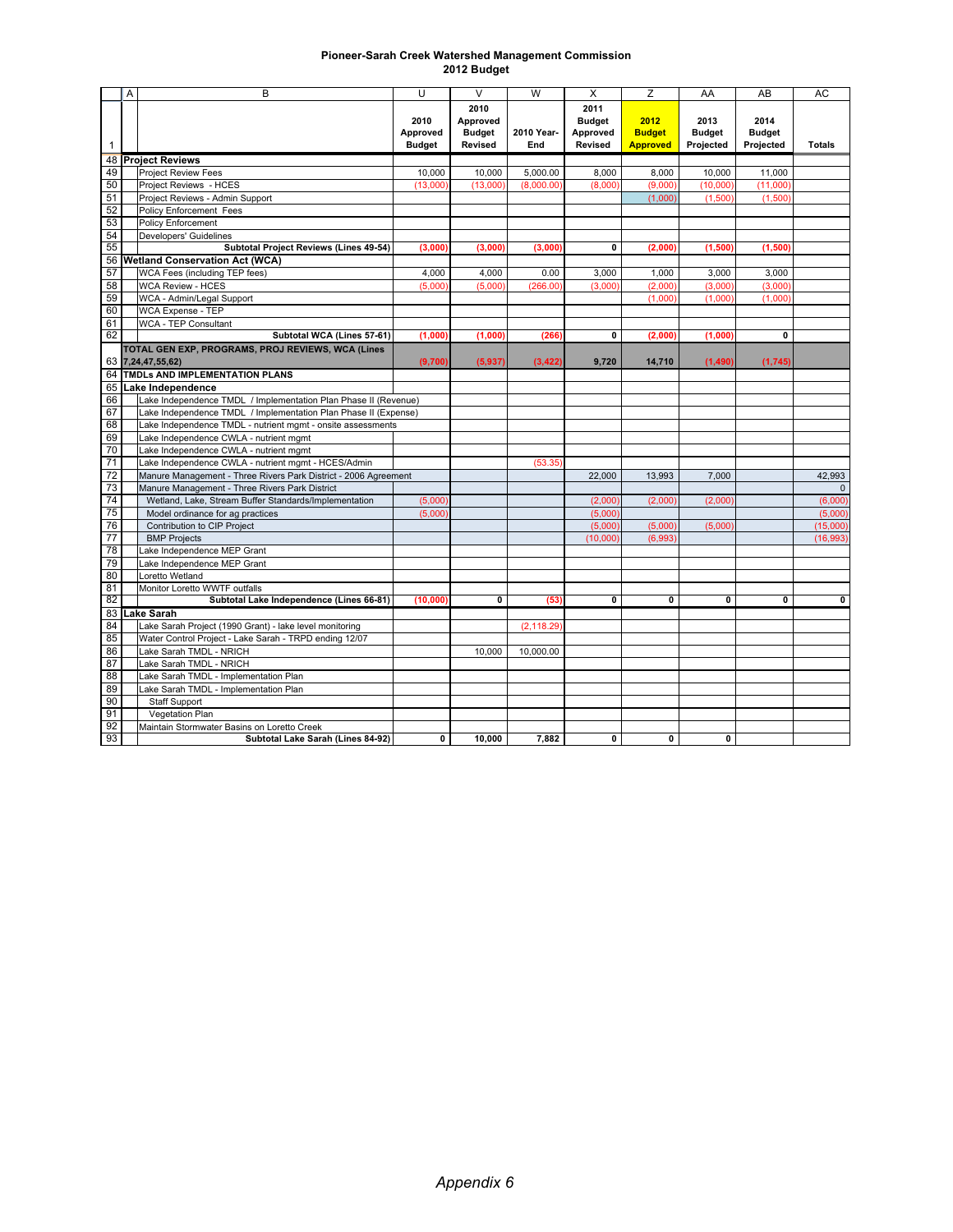## **Pioneer-Sarah Creek Watershed Management Commission 2012 Budget**

|                                                           | Α | B                                                          | U                                 | $\vee$                                              | W                 | X                                                   | Z                                        | AA                                 | AB                                 | AC            |
|-----------------------------------------------------------|---|------------------------------------------------------------|-----------------------------------|-----------------------------------------------------|-------------------|-----------------------------------------------------|------------------------------------------|------------------------------------|------------------------------------|---------------|
| $\mathbf{1}$                                              |   |                                                            | 2010<br>Approved<br><b>Budget</b> | 2010<br>Approved<br><b>Budget</b><br><b>Revised</b> | 2010 Year-<br>End | 2011<br><b>Budget</b><br>Approved<br><b>Revised</b> | 2012<br><b>Budget</b><br><b>Approved</b> | 2013<br><b>Budget</b><br>Projected | 2014<br><b>Budget</b><br>Projected | <b>Totals</b> |
| 94                                                        |   | <b>Future TMDLS &amp; Implementation</b>                   |                                   |                                                     |                   |                                                     |                                          |                                    |                                    |               |
| 95                                                        |   | Cooperator funding (MPCA)                                  |                                   |                                                     |                   |                                                     |                                          |                                    |                                    |               |
| 96                                                        |   | Cooperator Expense                                         |                                   |                                                     |                   |                                                     |                                          |                                    |                                    |               |
| 97                                                        |   | Subtotal Future TMDLS (Lines 95-96)                        | 0                                 | 0                                                   | 0                 | 0                                                   | 0                                        | 0                                  | 0                                  | $\bf{0}$      |
| <b>Watershed-wide TMDL (estimated)</b><br>98              |   |                                                            |                                   |                                                     |                   |                                                     |                                          |                                    |                                    |               |
| 99                                                        |   | <b>Cooperator Funding (MPCA)</b>                           |                                   |                                                     |                   |                                                     | 75,000                                   | 75,000                             | 77,000                             | 227,000       |
| 100                                                       |   | Cooperator Expense TRPD in-kind (not included in totals)   |                                   |                                                     |                   |                                                     | (60,000)                                 | (60,000)                           | (64, 250)                          | (184, 250)    |
| 101                                                       |   | Cooperator Expense - Commission contribution (cash)        |                                   |                                                     |                   |                                                     | (26, 500)                                | (26, 500)                          | (28, 400)                          | (81, 400)     |
| 102                                                       |   | TRPD Water Monitoring (Cooperative Agmt, begin escrowing   | (20,000)                          | (20,000)                                            |                   | (20,000)                                            | (60,000)                                 | (70,000)                           | (77,000)                           | (227,000)     |
| 103                                                       |   | <b>Commission Staff Support</b>                            | (4,000)                           | (2,000)                                             |                   | (2,000)                                             | (2,000)                                  | (2,000)                            | (2,000)                            | (8,000)       |
| 104                                                       |   | <b>Subtotal Watershed-wide TMDL (Lines 99-103)</b>         | (24,000)                          | (22,000)                                            | $\mathbf{0}$      | (22,000)                                            | (13,500)                                 | (23, 500)                          | (30, 400)                          | (89, 400)     |
| 105                                                       |   | TOTAL TMDLs AND IMPLEMENTATION (Lines 82,93,97,104)        | (34,000)                          | (12,000)                                            | 7,828             | (22,000)                                            | (13,500)                                 | (23, 500)                          | (30, 400)                          | (89, 400)     |
|                                                           |   | 106 Capital Improvement Projects/Studies (CIPs)            |                                   |                                                     |                   |                                                     |                                          |                                    |                                    |               |
| 107                                                       |   | Loretto Wetland - Three Rivers Park District               |                                   |                                                     |                   |                                                     |                                          |                                    |                                    |               |
| 108                                                       |   | Study of culverts at RR & County Line Road                 |                                   |                                                     |                   |                                                     |                                          |                                    |                                    |               |
| 109                                                       |   | Little Long Lake - protection projects                     |                                   |                                                     |                   |                                                     |                                          |                                    |                                    |               |
| 110                                                       |   | Contribution to CIP Project/Study.                         |                                   |                                                     |                   |                                                     | (5,000)                                  | (31,000)                           | (33,500)                           |               |
| 111                                                       |   | 2010 SWAG - Watershed Assessment                           |                                   | 18,485                                              | 27,185.60         | 11,280                                              | 12,751                                   |                                    |                                    | 65,825        |
| 112                                                       |   | Objective 1: Conduct condition assessment of 7 lakes       |                                   | (1, 125)                                            |                   | (405)                                               | (405)                                    |                                    |                                    | (1, 215)      |
| 113                                                       |   | Objective 2: Coordinate condition assessment for 3 streams |                                   | (16.560)                                            | (28, 104.01)      | (10, 875)                                           | (7, 846)                                 | 918                                |                                    | (54, 110)     |
| 114                                                       |   | Objective 3: Summarize assessment data into final report   |                                   | $\mathbf{0}$                                        |                   | $\mathbf{0}$                                        | (3,000)                                  |                                    |                                    | (7,000)       |
| 115                                                       |   | Objective 4: Outreach                                      |                                   | (800)                                               |                   | $\mathbf{0}$                                        | (1,500)                                  |                                    |                                    | (3,500)       |
| 116                                                       |   | Subtotal CIPs (Lines 107-115)                              | $\overline{0}$                    | 0                                                   | (918)             | $\overline{\mathbf{0}}$                             | (5.000)                                  | (30.082                            | (33, 500)                          | (0)           |
|                                                           |   | 117 Watershed Management Plan                              |                                   |                                                     |                   |                                                     |                                          |                                    |                                    |               |
| 118                                                       |   | Maior Plan Amendment                                       |                                   |                                                     |                   | (5,000)                                             |                                          |                                    |                                    |               |
| 119                                                       |   | Third Generation Plan (see line 130)                       | (7,500)                           | (7,500)                                             | 0.00              | (15.000)                                            | $\Omega$                                 | (7,500)                            | (10.000)                           |               |
| 120                                                       |   | Subtotal Management Plan (Lines 118-119)                   | (7,500)                           | (7,500)                                             | 0                 | (20, 000)                                           | 0                                        | (7,500)                            | (10,000)                           | 0             |
|                                                           |   | 121 TOTAL TMDLs, CIPs, MGMT PLAN (Lines 105, 116 and 120)  | (41,500)                          | (19, 500)                                           | 6.910             | (42,000)                                            | (18,500)                                 | (61, 082)                          | (73,900)                           |               |
|                                                           |   | 122 (To) From Reserves                                     |                                   |                                                     |                   |                                                     |                                          |                                    |                                    |               |
|                                                           |   | 123 Increase (decrease) in reserved funds                  |                                   |                                                     |                   |                                                     |                                          |                                    |                                    |               |
| 124 Total All Activity (Lines 63 + 121)                   |   | (51, 200)                                                  | (25, 437)                         | 3.488                                               | (32, 280)         | (3,790)                                             | (62, 572)                                | (75, 645)                          |                                    |               |
| 125 Fund Balance Current Year Activites                   |   |                                                            |                                   |                                                     |                   |                                                     |                                          |                                    |                                    |               |
| 126<br>before carry-over and adjustments                  |   |                                                            |                                   |                                                     |                   |                                                     |                                          |                                    |                                    |               |
| 127 Ending Fund Balance incl. Encumbered/Designated Funds |   |                                                            |                                   | 107,093                                             |                   | 76,848                                              |                                          |                                    |                                    |               |
| 128                                                       |   | Encumbered Funds at year-end - WCA                         |                                   |                                                     | (21, 827)         |                                                     | (21, 827)                                |                                    |                                    |               |
| 129                                                       |   | <b>Unreserved/unrestricted per Audit</b>                   |                                   |                                                     | 85.266            |                                                     |                                          |                                    |                                    |               |
| 130                                                       |   | Designated Funds (Lake Inde MEP)                           |                                   |                                                     | (1, 230)          |                                                     | (1, 230)                                 |                                    |                                    |               |
| 131                                                       |   | Encumbered for third generation plan                       |                                   |                                                     | (22, 500)         |                                                     | (52, 500)                                |                                    |                                    |               |
| 132                                                       |   | Total Encumbered/Designated Funds (lines 128, 130, 131)    |                                   |                                                     | (45, 557)         |                                                     | (75, 557)                                |                                    |                                    |               |
| 133                                                       |   | <b>Unencumbered/Undesignated Funds</b>                     |                                   |                                                     | 61,536            |                                                     | 1.291                                    |                                    |                                    |               |
| 134                                                       |   |                                                            |                                   |                                                     |                   |                                                     |                                          |                                    |                                    |               |